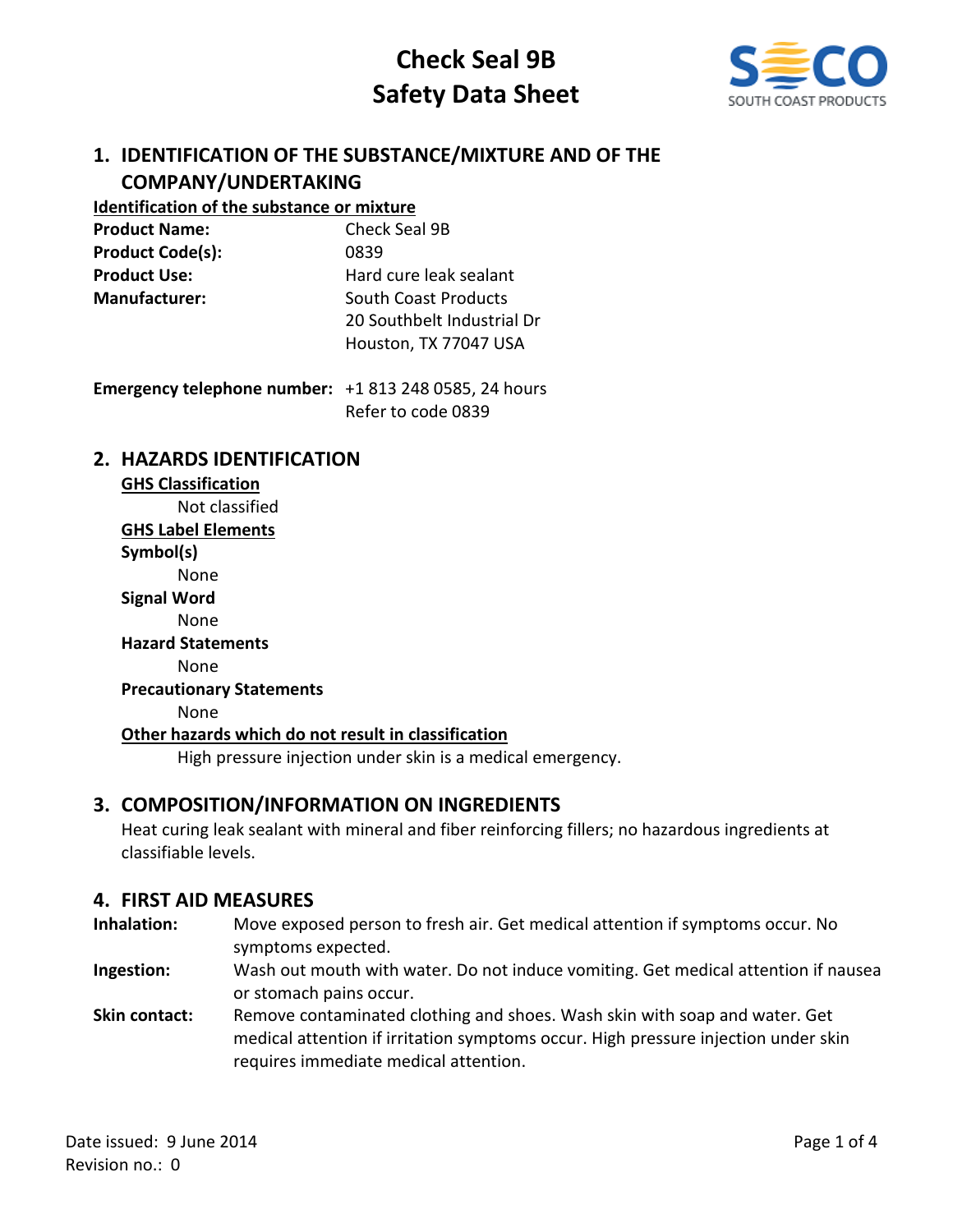

**Eye contact:** Check for and remove any contact lenses. Immediately flush eyes with running water for at least 5 minutes, keeping eyelids open. Get medical attention if redness or irritation persists.

# **5. FIRE-FIGHTING MEASURES**

| Suitable media:              | Use dry chemical, $CO2$ , water spray (fog) or foam.                 |
|------------------------------|----------------------------------------------------------------------|
| Not suitable:                | Do not use water jet.                                                |
| <b>Hazardous combustion</b>  | Carbon monoxide, carbon dioxide, products of incomplete              |
| products:                    | hydrocarbon combustion.                                              |
| Special protective equipment | Fire-fighters should wear appropriate protective equipment and self- |
| for fire-fighters:           | contained breathing apparatus with a full face-piece operated in     |
|                              | positive pressure mode.                                              |

### **6. ACCIDENTAL RELEASE MEASURES**

| <b>Personal precautions:</b>      | Wear appropriate personal protection equipment (see section 8).       |
|-----------------------------------|-----------------------------------------------------------------------|
| <b>Environmental precautions:</b> | Recover free product. Dispose of material in accordance with all      |
|                                   | regulations. Keep product out of sewers and watercourses. Advise      |
|                                   | authorities if large amounts of product enters waterways or extensive |
|                                   | land areas.                                                           |

### **7. HANDLING AND STORAGE**

| Handling: | Wear appropriate personal protection equipment (see section 8). Do       |
|-----------|--------------------------------------------------------------------------|
|           | not eat, drink or smoke when using. Wash thoroughly after handling.      |
|           | Follow good hygiene and housekeeping practices.                          |
| Storage:  | Store in cool dry area in original or equivalent container in accordance |
|           | with all regulations. Do not expose to extreme heat or flame. Store      |
|           | below 65°C (150°F), away from strong oxidizers and acids.                |

# **8. EXPOSURE CONTROLS/PERSONAL PROTECTION**

| <b>Engineering controls:</b>   | Use with adequate ventilation.                                                                                                                                                |
|--------------------------------|-------------------------------------------------------------------------------------------------------------------------------------------------------------------------------|
| <b>Eye/face protection:</b>    | Safety glasses. Ensure eye bath is to hand.                                                                                                                                   |
| Hand protection:               | Protective gloves (nitrile). Inspect gloves prior to use.                                                                                                                     |
| Skin protection:               | No additional protection required beyond normal industrial attire is<br>required.                                                                                             |
| <b>Respiratory protection:</b> | Where ventilation is inadequate, use approved respirator with<br>combination cartridges. If respirator is sole means of protection, use<br>full face supplied air respirator. |

# **9. PHYSICAL AND CHEMICAL PROPERTIES**

| <b>Appearance and odor:</b> | Black fibrous paste, alcohol odor  |
|-----------------------------|------------------------------------|
| pH:                         | Not applicable, insoluble in water |
| Flash point:                | No data available                  |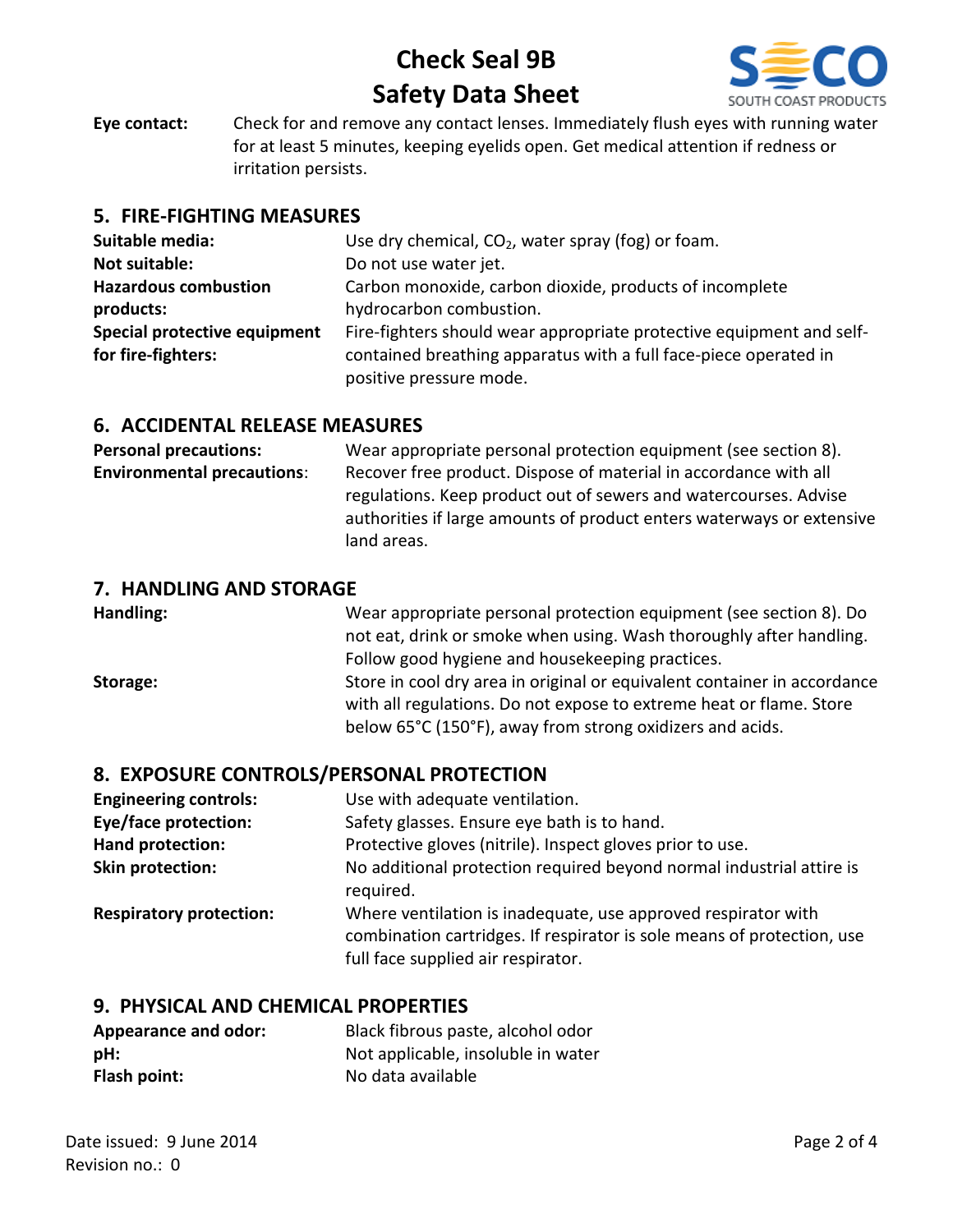

**Evaporation rate:** No data available **Upper flammability limit:** No data available **Lower flammability limit:** No data available **Vapor pressure:** No data available **Vapor density:** No data available **Relative density:** 1.2 **Solubility:** Insoluble in water **Viscosity:** No data available

# **10. STABILITY AND REACTIVITY**

| <b>Chemical stability:</b>     | Stable                          |
|--------------------------------|---------------------------------|
| <b>Conditions to avoid:</b>    | Extreme heat                    |
| Incompatible materials:        | Strong oxidizers                |
| <b>Hazardous decomposition</b> |                                 |
| products:                      | Carbon monoxide, carbon dioxide |

# **11. TOXICOLOGICAL INFORMATION**

| <b>Acute toxicity:</b>            | No ingredients reported to be acutely toxic.                           |
|-----------------------------------|------------------------------------------------------------------------|
| <b>Skin corrosion/irritation:</b> | No ingredients reported to be corrosive or irritating to skin.         |
| Serious eye damage/irritation:    | May cause mild redness and mechanical irritation in contact with eyes. |
| Sensitization:                    | No data available.                                                     |
| <b>Germ cell mutagenicity:</b>    | No data available.                                                     |
| Carcinogenicity:                  | No ingredients present at levels over 0.1% reported to be known or     |
|                                   | potentially carcinogenic.                                              |
| <b>Reproductive toxicity:</b>     | No data available.                                                     |
| STOT - single exposure:           | No data available.                                                     |
| STOT - repeated exposure:         | No data available.                                                     |
| <b>Aspiration hazard:</b>         | No data available.                                                     |

### **12. ECOLOGICAL INFORMATION**

| Ecotoxicity:                  | No ingredients reported to be dangerous to the environment. |
|-------------------------------|-------------------------------------------------------------|
| Persistence/degradability:    | Not expected to be biodegradable.                           |
| <b>Mobility:</b>              | No data available.                                          |
| <b>Other adverse effects:</b> | None known.                                                 |

### **13. DISPOSAL CONSIDERATIONS**

**Waste disposal:** Generation of waste should be avoided or minimized where possible. Empty containers may contain residue. Dispose of non-recyclable material via licensed waste disposal operator. Follow all applicable regulations.

# **14. TRANSPORT INFORMATION**